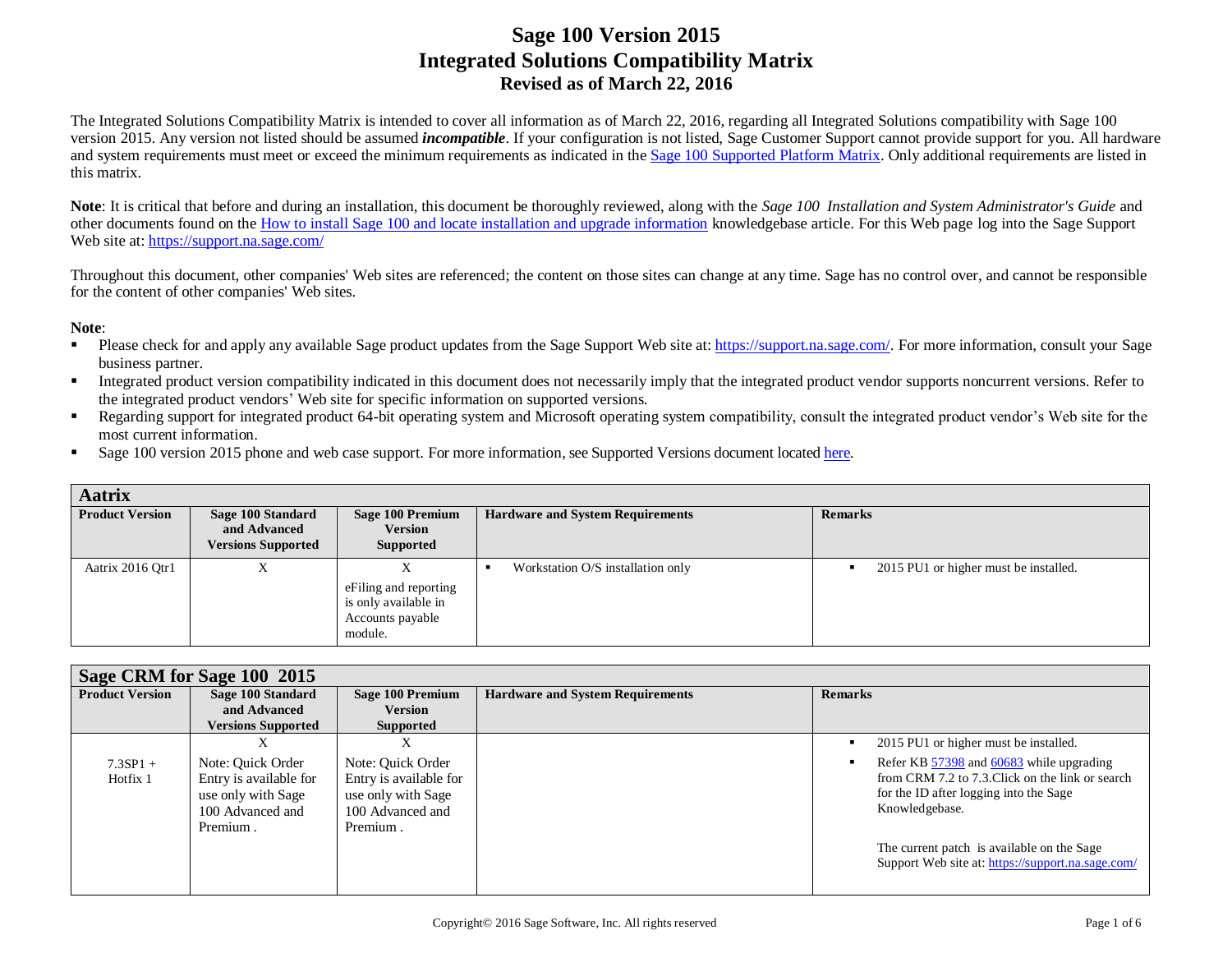|                        | Sage CRM for Sage 100 2014 (backwards compatibility only)                                         |                                                                                                   |                                         |                                                                                                                                                                                                                                                                                                                                                                                                                                                       |  |  |
|------------------------|---------------------------------------------------------------------------------------------------|---------------------------------------------------------------------------------------------------|-----------------------------------------|-------------------------------------------------------------------------------------------------------------------------------------------------------------------------------------------------------------------------------------------------------------------------------------------------------------------------------------------------------------------------------------------------------------------------------------------------------|--|--|
| <b>Product Version</b> | Sage 100 Standard<br>and Advanced<br><b>Versions Supported</b>                                    | Sage 100 Premium<br><b>Version</b><br><b>Supported</b>                                            | <b>Hardware and System Requirements</b> | <b>Remarks</b>                                                                                                                                                                                                                                                                                                                                                                                                                                        |  |  |
| 7.2 Patch H            | Note: Quick Order<br>Entry is available for<br>use only with Sage<br>100 Advanced and<br>Premium. | Note: Ouick Order<br>Entry is available for<br>use only with Sage<br>100 Advanced and<br>Premium. |                                         | Upgrades must be performed on 7.2.B.<br>7.2.B must be installed prior to 7.2<br>Patch G<br>The current patch is available on the<br>Sage Support Web site at:<br>https://support.na.sage.com/<br>The features available with 2015 and<br>2015 PU1 will not be included.<br><b>Important:</b> Supported for backwards<br>compatibility until upgrade to Sage<br>CRM 7.3. $1st$ time installations should<br>install Sage CRM 7.3 for Sage 100<br>2015. |  |  |

|                        | <b>Sage Abra Suite</b>                                         |                                                        |                                                                                                                                                                                                                                                                                                                                                                                                                                                               |                                                                                                                                                                                                                                                                                                    |  |  |  |
|------------------------|----------------------------------------------------------------|--------------------------------------------------------|---------------------------------------------------------------------------------------------------------------------------------------------------------------------------------------------------------------------------------------------------------------------------------------------------------------------------------------------------------------------------------------------------------------------------------------------------------------|----------------------------------------------------------------------------------------------------------------------------------------------------------------------------------------------------------------------------------------------------------------------------------------------------|--|--|--|
| <b>Product Version</b> | Sage 100 Standard<br>and Advanced<br><b>Versions Supported</b> | Sage 100 Premium<br><b>Version</b><br><b>Supported</b> | <b>Hardware and System Requirements</b>                                                                                                                                                                                                                                                                                                                                                                                                                       | <b>Remarks</b>                                                                                                                                                                                                                                                                                     |  |  |  |
| 9.2                    | Λ                                                              | X                                                      | <b>IMPORTANT HOT FIX REQUIRED:</b> You must install the Abra Hot<br>Fix to prevent data corruption from occurring in Sage 100, for more<br>details log into Sage Knowledgebase at https://support.na.sage.com and in<br>the search field type 49288 and click Search or click link after logging<br>into Sage Knowledgebase KB ID 49288<br>Please thoroughly read the article for exact steps required to be done<br>before and after installing the Hot Fix. | Abra Payroll 9.2 to Sage 100 Link is<br>required to integrate with Payroll<br>module<br><b>Contact Sage Employer Solutions</b><br>group for integration options.<br>Premium version only integrates with<br>Sage HRMS or Sage ABRA Suite G/L<br>Link using General Ledger Exchange<br>or VI import |  |  |  |

| <b>Sage HRMS</b>       |                                                                |                                                        |                                                                                                                                                                                                                                                                                                                                                                                                                                                                                                                                                      |                                                                                                                                                                                                                                                  |
|------------------------|----------------------------------------------------------------|--------------------------------------------------------|------------------------------------------------------------------------------------------------------------------------------------------------------------------------------------------------------------------------------------------------------------------------------------------------------------------------------------------------------------------------------------------------------------------------------------------------------------------------------------------------------------------------------------------------------|--------------------------------------------------------------------------------------------------------------------------------------------------------------------------------------------------------------------------------------------------|
| <b>Product Version</b> | Sage 100 Standard<br>and Advanced<br><b>Versions Supported</b> | Sage 100 Premium<br><b>Version</b><br><b>Supported</b> | <b>Hardware and System Requirements</b>                                                                                                                                                                                                                                                                                                                                                                                                                                                                                                              | <b>Remarks</b>                                                                                                                                                                                                                                   |
| 2014                   | Λ                                                              | л                                                      | <b>IMPORTANT HOT FIX REQUIRED:</b> You must install the HRMS Hot<br>Fix to prevent data corruption from occurring in Sage 100, for more<br>details log into Sage Knowledgebase at https://support.na.sage.com and in<br>the search field type 49288 and click Search or click link <i>after</i> logging<br>into Sage Knowledgebase KB ID 49288<br>Please thoroughly read the article for exact steps required to be done<br>before and after installing the Hot Fix.<br><b>Note:</b> This hot fix is included in version HRMS 2015 (Version 10.5018) | HRMS to Sage 100 Link is required to<br>integrate with Payroll module<br><b>Contact Sage Employer Solutions</b><br>group for integration options<br>Sage HRMS G/L Link integrates with<br>Sage 100 using General Ledger<br>Exchange or VI import |
| 2015 (10.5018)         | $\lambda$                                                      |                                                        |                                                                                                                                                                                                                                                                                                                                                                                                                                                                                                                                                      |                                                                                                                                                                                                                                                  |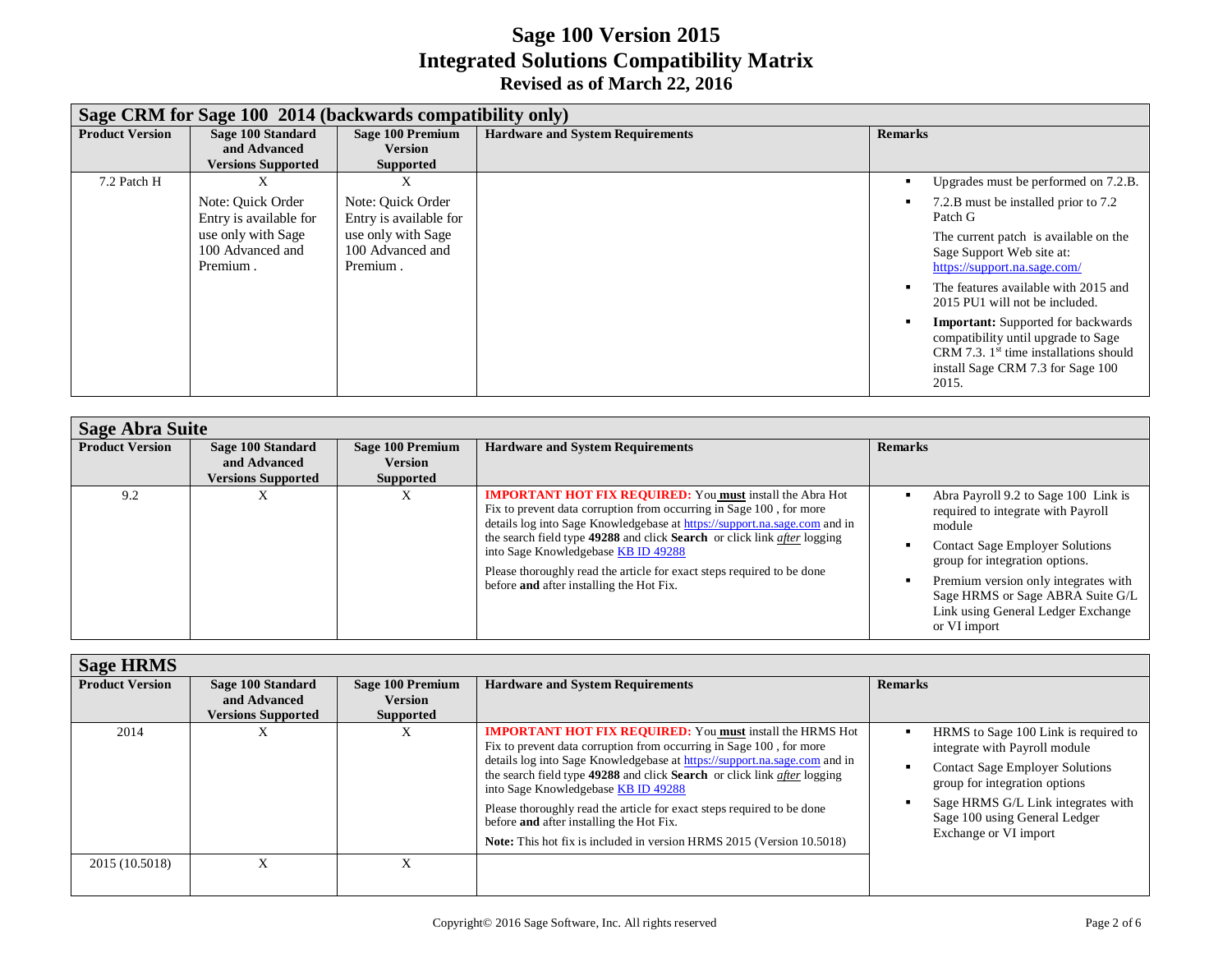|                                       | <b>Sage Fixed Assets - Depreciation-Network</b>                                |                                                               |                                                                                       |                                                                                                                                                                                   |  |  |
|---------------------------------------|--------------------------------------------------------------------------------|---------------------------------------------------------------|---------------------------------------------------------------------------------------|-----------------------------------------------------------------------------------------------------------------------------------------------------------------------------------|--|--|
| <b>Product Version</b>                | Sage 100 Standard and<br><b>Advanced</b><br><b>Versions Supported</b>          | <b>Sage 100 Premium</b><br><b>Version</b><br><b>Supported</b> | <b>Hardware and System Requirements</b>                                               | <b>Remarks</b>                                                                                                                                                                    |  |  |
| 2016.1                                | X<br>Minimum version<br>required Sage 100 2015<br>Update 3                     |                                                               | Remote access; cannot be used across subnets without Terminal<br>Server and/or Citrix | The allocation feature in Sage Fixed Assets<br>which allows multiple G/L Accounts is not<br>supported, only single G/L Account for each<br>asset can be integrated into Sage 100. |  |  |
|                                       | <b>Sage Fixed Assets – Depreciation-Standalone</b>                             |                                                               |                                                                                       |                                                                                                                                                                                   |  |  |
| 2016.1                                | Standard version only<br>Minimum version<br>required Sage 100 2015<br>Update 3 |                                                               | Remote access; cannot be used across subnets without Terminal<br>Server and/or Citrix | The allocation feature in Sage Fixed Assets<br>which allows multiple G/L Accounts is not<br>supported, only single G/L Account for each<br>asset can be integrated into Sage 100. |  |  |
| Sage Fixed Assets – Lite Depreciation |                                                                                |                                                               |                                                                                       |                                                                                                                                                                                   |  |  |
| 2016.1                                | Standard version only<br>Minimum version<br>required Sage 100 2015<br>Update 3 |                                                               | Remote access; cannot be used across subnets without Terminal<br>Server and/or Citrix | The allocation feature in Sage Fixed Assets<br>which allows multiple G/L Accounts is not<br>supported, only single G/L Account for each<br>asset can be integrated into Sage 100. |  |  |

| Sage Fixed Assets – Premier Depreciation |                                                                       |                                                 |                                                                                       |                                                                                                                                                                                   |  |
|------------------------------------------|-----------------------------------------------------------------------|-------------------------------------------------|---------------------------------------------------------------------------------------|-----------------------------------------------------------------------------------------------------------------------------------------------------------------------------------|--|
| <b>Product Version</b>                   | Sage 100 Standard and<br><b>Advanced</b><br><b>Versions Supported</b> | Sage 100 Premium<br><b>Version</b><br>Supported | <b>Hardware and System Requirements</b>                                               | <b>Remarks</b>                                                                                                                                                                    |  |
| 2016.1                                   |                                                                       | л                                               | Remote access; cannot be used across subnets without Terminal<br>Server and/or Citrix | Sage 100 Premium Visual Integrator module is<br>required. Only GL Depreciation Link is<br>supported                                                                               |  |
|                                          |                                                                       |                                                 |                                                                                       | The allocation feature in Sage Fixed Assets<br>which allows multiple G/L Accounts is not<br>supported, only single G/L Account for each<br>asset can be integrated into Sage 100. |  |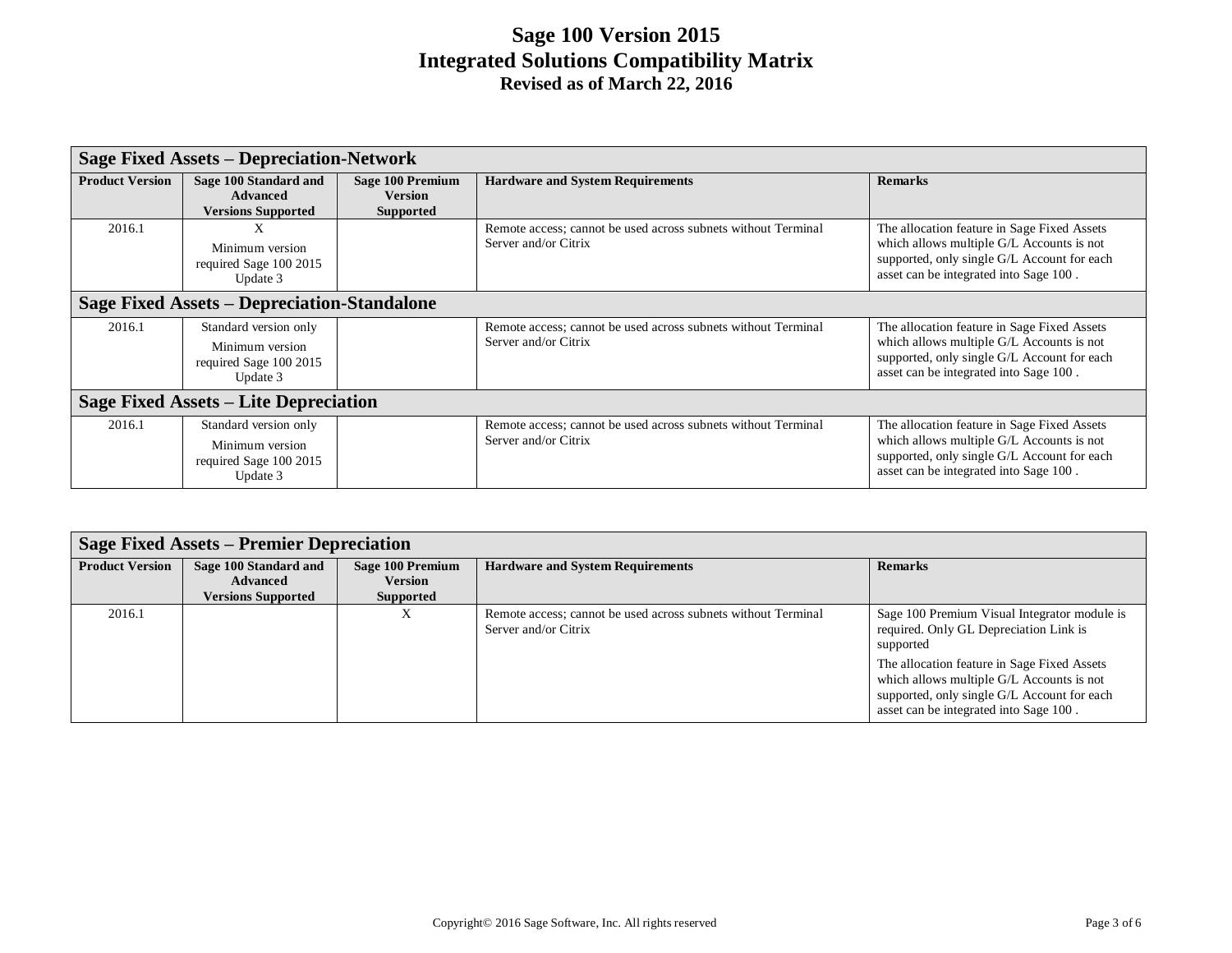| <b>SAP Crystal Reports 2011 for Sage</b> |                           |                  |                                         |                |  |  |
|------------------------------------------|---------------------------|------------------|-----------------------------------------|----------------|--|--|
| <b>Product Version</b>                   | Sage 100 Standard and     | Sage 100 Premium | <b>Hardware and System Requirements</b> | <b>Remarks</b> |  |  |
|                                          | <b>Advanced</b>           | <b>Version</b>   |                                         |                |  |  |
|                                          | <b>Versions Supported</b> | <b>Supported</b> |                                         |                |  |  |
| 2011                                     |                           | 77               |                                         |                |  |  |

| <b>Microsoft Office</b> |                                          |                                    |                                         |                                                                              |  |  |
|-------------------------|------------------------------------------|------------------------------------|-----------------------------------------|------------------------------------------------------------------------------|--|--|
| <b>Product Version</b>  | Sage 100 Standard and<br><b>Advanced</b> | Sage 100 Premium<br><b>Version</b> | <b>Hardware and System Requirements</b> | <b>Remarks</b>                                                               |  |  |
|                         | <b>Versions Supported</b>                | <b>Supported</b>                   |                                         |                                                                              |  |  |
| 2013                    |                                          |                                    |                                         | 32 and 64-bit versions supported.<br>See KB 53091 for more information.      |  |  |
| 2010                    |                                          |                                    |                                         | 32 and 64-bit versions supported.<br>٠<br>See KB 53091 for more information. |  |  |
| 2007                    |                                          |                                    |                                         |                                                                              |  |  |

| <b>Microsoft Office 365</b> |                           |                  |                                         |                                      |  |
|-----------------------------|---------------------------|------------------|-----------------------------------------|--------------------------------------|--|
| <b>Product Version</b>      | Sage 100 Standard and     | Sage 100 Premium | <b>Hardware and System Requirements</b> | <b>Remarks</b>                       |  |
|                             | <b>Advanced</b>           | Version          |                                         |                                      |  |
|                             | <b>Versions Supported</b> | Supported        |                                         |                                      |  |
| Desktop Versions            |                           |                  |                                         | Sage 100 does not integrate with the |  |
|                             |                           |                  |                                         | Online Web Versions of the Office    |  |
|                             |                           |                  |                                         | applications.                        |  |

| <b>Microsoft Fax Services</b> |                                          |                             |                                         |                |  |  |
|-------------------------------|------------------------------------------|-----------------------------|-----------------------------------------|----------------|--|--|
| <b>Product Version</b>        | Sage 100 Standard and<br><b>Advanced</b> | Sage 100 Premium<br>Version | <b>Hardware and System Requirements</b> | <b>Remarks</b> |  |  |
|                               | <b>Versions Supported</b>                | Supported                   |                                         |                |  |  |
| In supported                  |                                          |                             | Modem connected to analog line          |                |  |  |
| operating systems             |                                          |                             | Functioning modem driver                |                |  |  |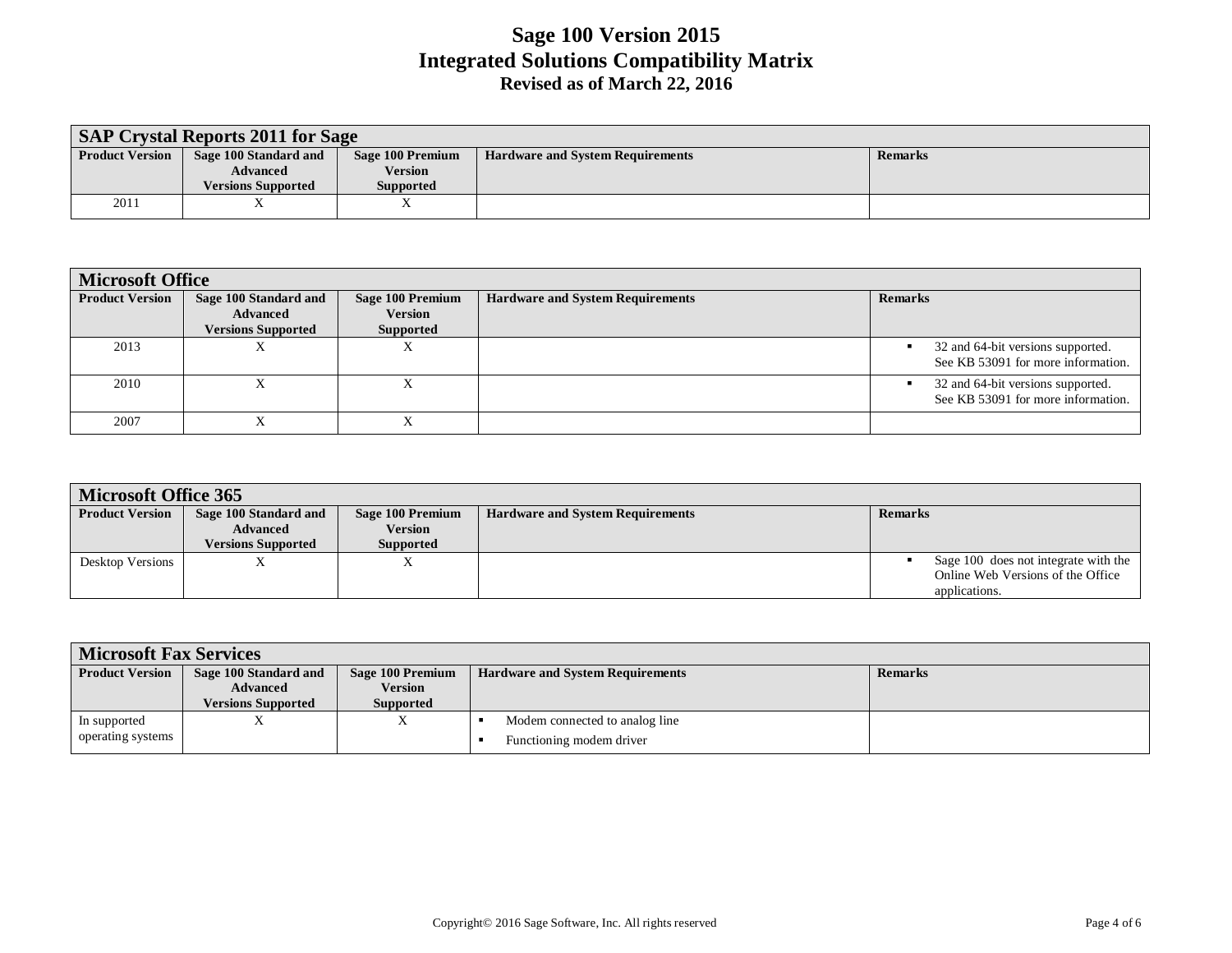|                | Sage Exchange Credit Card Processing, powered by Sage Payment Solutions |                        |                                         |                                               |  |  |
|----------------|-------------------------------------------------------------------------|------------------------|-----------------------------------------|-----------------------------------------------|--|--|
| <b>Product</b> | Sage 100 Standard                                                       | Sage 100               | <b>Hardware and System Requirements</b> | <b>Remarks</b>                                |  |  |
| <b>Version</b> | and Advanced                                                            | <b>Premium Version</b> |                                         |                                               |  |  |
|                | <b>Versions Supported</b>                                               | Supported              |                                         |                                               |  |  |
| All (Web       | л                                                                       | ∡                      |                                         | To apply for a merchant account, contact your |  |  |
| service)       |                                                                         |                        |                                         | Sage Customer Account Manager at: 800-854-    |  |  |
|                |                                                                         |                        |                                         | 3415. For more information, go to:            |  |  |
|                |                                                                         |                        |                                         | http://na.sage.com/us/sage-payment-solutions  |  |  |

| Sage 100 Sales Tax. Powered by AvaTax |                                                                      |                                                 |                                         |                                                      |  |
|---------------------------------------|----------------------------------------------------------------------|-------------------------------------------------|-----------------------------------------|------------------------------------------------------|--|
| <b>Product Version</b>                | Sage 100 Standard and<br><b>Advanced</b><br><b>Version Supported</b> | Sage 100 Premium<br>Version<br><b>Supported</b> | <b>Hardware and System Requirements</b> | <b>Remarks</b>                                       |  |
|                                       |                                                                      |                                                 |                                         | For connector information, go to:<br>www.avalara.com |  |

| Sage 100 Intelligence Reporting - 2015 |                                                                       |                                                        |                                                                                                                                                                                                                                     |                                                                                                                                                                                                                                                                                                                                                                                   |  |
|----------------------------------------|-----------------------------------------------------------------------|--------------------------------------------------------|-------------------------------------------------------------------------------------------------------------------------------------------------------------------------------------------------------------------------------------|-----------------------------------------------------------------------------------------------------------------------------------------------------------------------------------------------------------------------------------------------------------------------------------------------------------------------------------------------------------------------------------|--|
| <b>Product Version</b>                 | Sage 100 Standard and<br><b>Advanced</b><br><b>Versions Supported</b> | Sage 100 Premium<br><b>Version</b><br><b>Supported</b> | <b>Hardware and System Requirements</b>                                                                                                                                                                                             | <b>Remarks</b>                                                                                                                                                                                                                                                                                                                                                                    |  |
| 7.50                                   | $\lambda$                                                             | ∧                                                      | Systems: Windows 7, Windows 8, Windows Server 2008 R2,<br>Windows Server 2012, and Windows Terminal Server.<br>Citrix Windows 7 and Citrix Server 2012<br>Hardware: $CPU > 1.3$ GHZ<br>Memory: 2 GB RAM<br>Hard Drive Space: 350 MB | Intelligence requires Microsoft Excel 2007,<br>2010, or 2013 (32 and 64 bit).<br>Office 365 is not supported.<br>Installs automatically with Sage 100<br>Workstation setup, reminder to make sure<br>Excel is installed and activated <b>before</b><br>installing workstation setup, please see the<br>Sage 100 Installation and System<br>Administrator's Guide for more details |  |

| <b>Sage Alerts and Workflow</b> |                           |                  |                                         |                |  |
|---------------------------------|---------------------------|------------------|-----------------------------------------|----------------|--|
| <b>Product Version</b>          | Sage 100 Standard and     | Sage 100 Premium | <b>Hardware and System Requirements</b> | <b>Remarks</b> |  |
|                                 | <b>Advanced</b>           | <b>Version</b>   |                                         |                |  |
|                                 | <b>Versions Supported</b> | <b>Supported</b> |                                         |                |  |
| All versions                    |                           |                  |                                         |                |  |